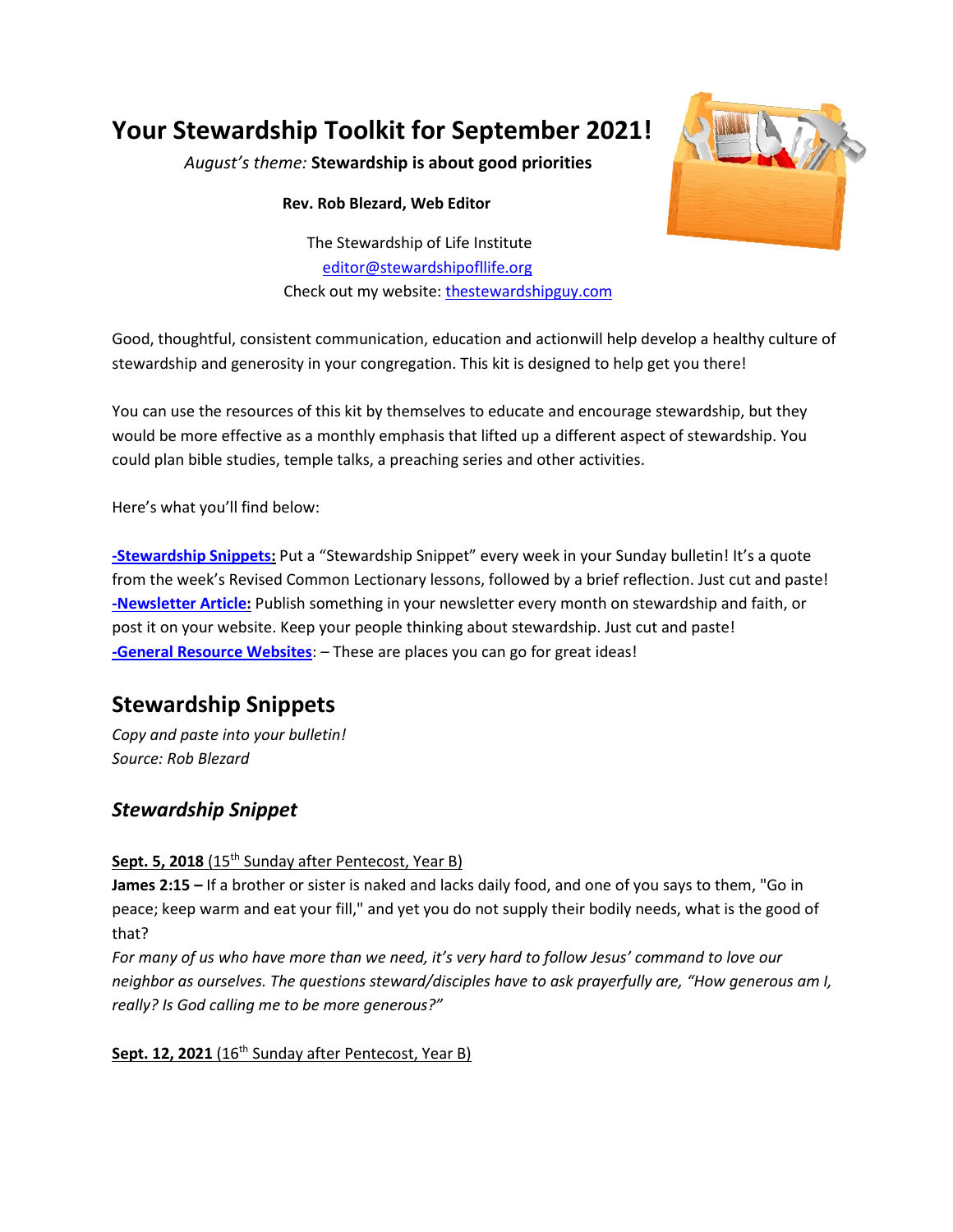**Mark 8:35 –** Jesus taught, "For those who want to save their life will lose it, and those who lose their life for my sake, and for the sake of the gospel, will save it. For what will it profit them to gain the whole world and forfeit their life?"

*Jesus debunks the prevalent lie that the more we accumulate, the happier and more secure we will be. Steward/disciples learn that when we give ourselves fully to God, we save our lives and find true joy.*

#### Sept. 19, 2021 (17<sup>th</sup> Sunday after Pentecost, Year B)

**James 4:1, 2 –** Those conflicts and disputes among you … do they not come from your cravings that are at war within you? You want something and do not have it; so you commit murder. And you covet something and cannot obtain it; so you engage in disputes and conflicts.

*James puts his finger on the pulse of human misery. We drive ourselves crazy by craving the things we don't have and envying those who have more than we do! Spiritual maturity and practicing steward/discipleship help bring us sanity.* 

#### Sept. 27, 2018 (18<sup>th</sup> Sunday after Pentecost, Year B)

**Psalm 19:14 –** Let the words of my mouth and the meditation of my heart be acceptable to you, O LORD, my rock and my redeemer.

*When we live fully to God, we want not just our outside appearance to meet with God's approval, but even our thoughts and words. This is the prayer of a true steward/disciple.*

### **Newsletter article**

*Select the one below, or from the [Toolkit Newsletter Article Archive](https://www.lss-elca.org/toolkit-newsletter-archive/) Reprint permission is granted for local congregational use.Just copy and paste into your newsletter! Please include the copyright notice. Other uses please inquire: rblezard@lss-elca.org.*

# *Stewardship is about good priorities*

Jesus taught, "Do not be afraid, little flock, for it is your Father's good pleasure to give you the kingdom." **-Luke 12:32**

The Bible makes it clear that God has given us all that we have and all that we are. This includes not just our money and possessions, but also our relationships, our character strengths, our time, our intelligence, the special talents and skills we may possess, and so much more.

Biblical stewardship invites us to use all these gifts in God-pleasing ways -- not for God's benefit, but for ours. We are the ones who benefit when we invest ourselves, our time and our possessions in ways that are in sync with God's purposes.

The more we align our lives with God's purposes, the happier and more fulfilled we become. And why not? We are learning to live more fully as disciples of Jesus, approaching more fully the abundant life he promised us. We grow in awareness and set new priorities that bring us closer to God.